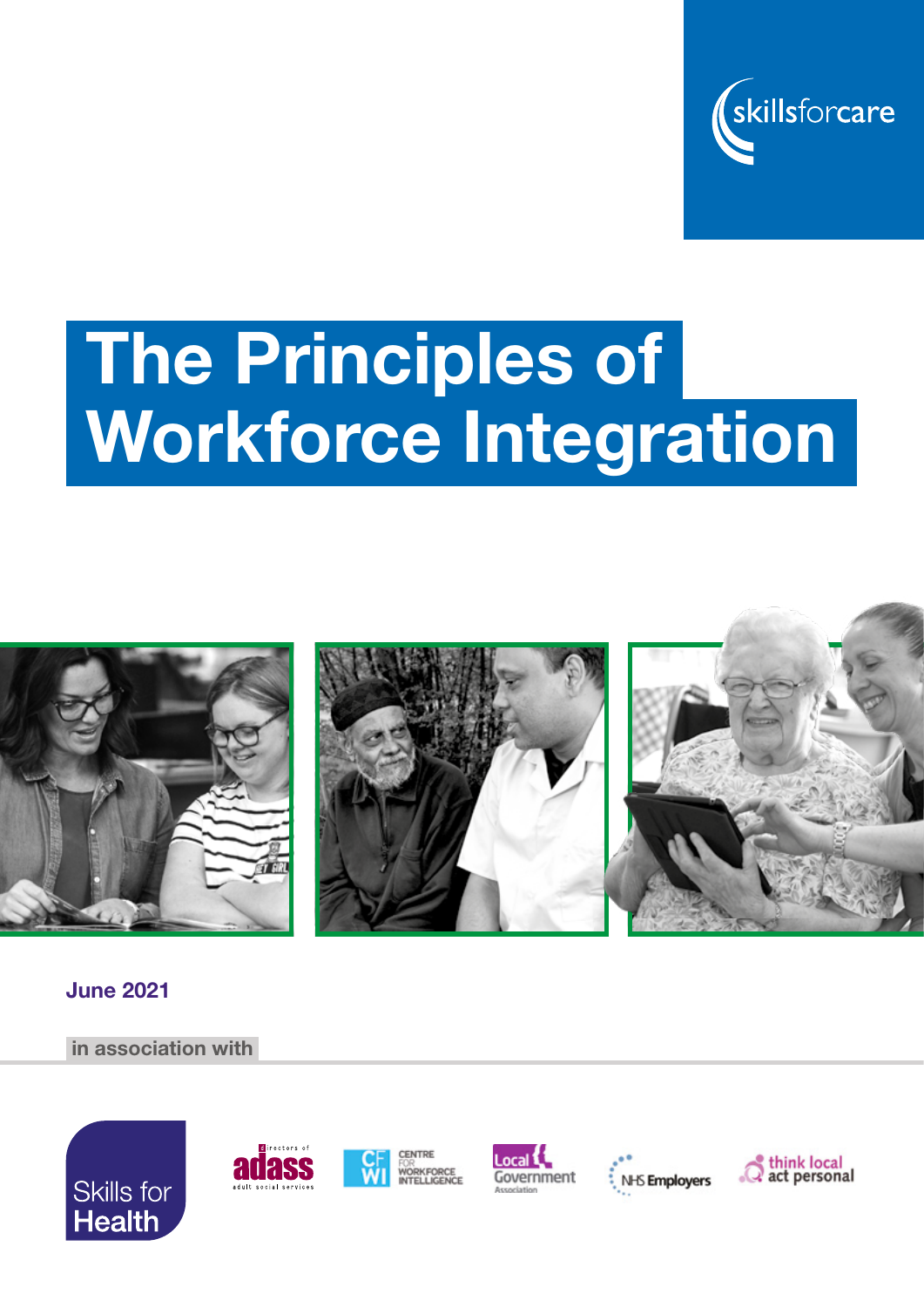#### Foreword

"These principles of workforce integration have been developed to support leaders, managers, practitioners and organisations to consider what is meant by integration. In particular, they encourage us to think about how workforce development can contribute to the implementation and sustainability of integration by focusing on personalised care and improving the lives of people drawing on care and support.

Personalised care is about people having choice and control over the way that their care is planned and delivered, based on 'what matters' to them, putting people in the context of their whole life, their families and communities. Being person-centred is at the heart of health, care and wellbeing and Skills for Care, Health Education England and Skills for Health have developed a person-centred approaches framework to support the health and social care workforce.



We hope that these principles of workforce integration and associated checklists will support commissioners and providers to link the vital contribution of our health and social care workforce with the delivery of personalised and seamless care to people supported and their families."

#### Oonagh Smyth, CEO Skills for Care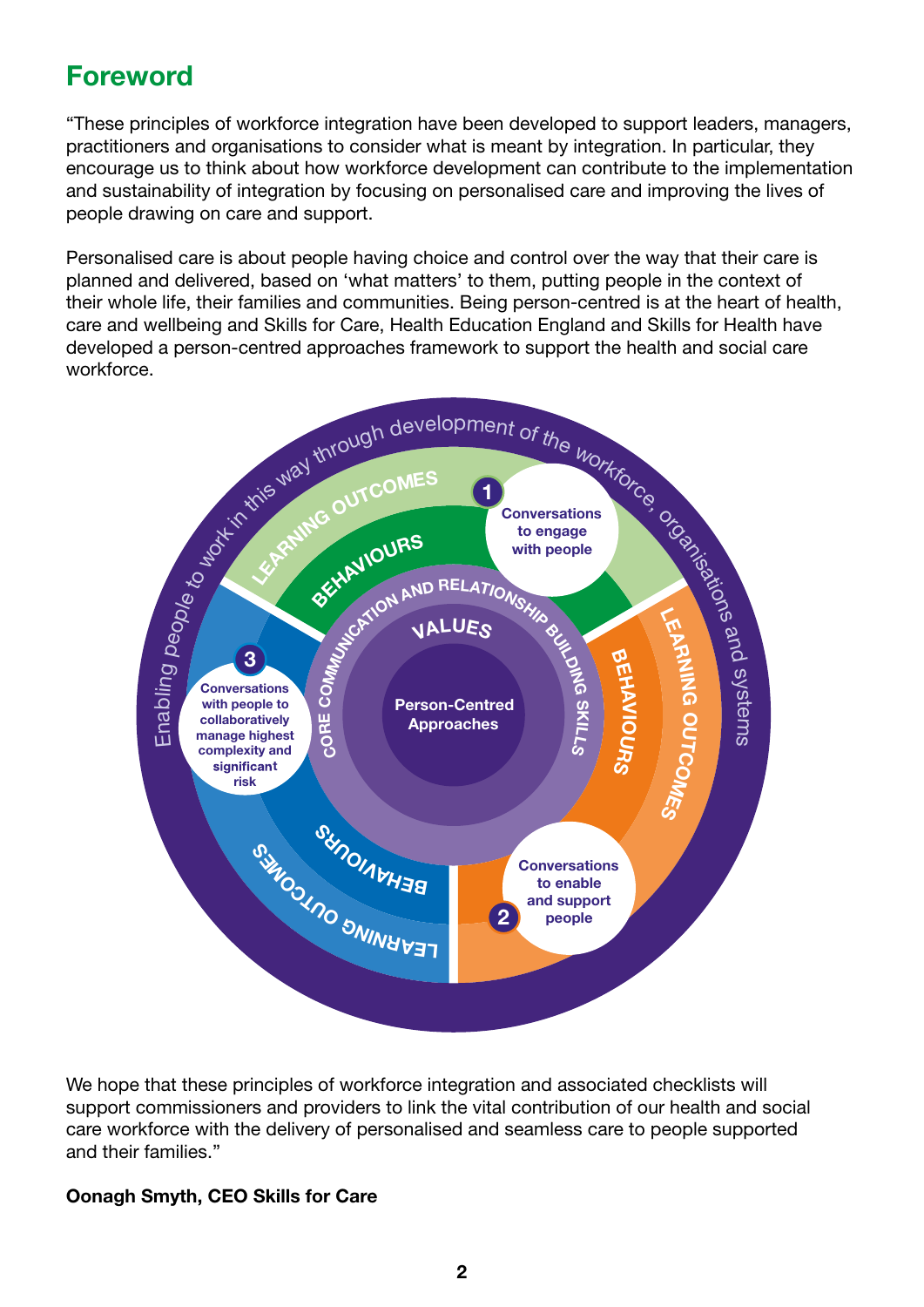## **Contents**

| <b>Introduction</b><br>What is workforce integration?<br>The six principles of workforce integration |  |                                                                     |
|------------------------------------------------------------------------------------------------------|--|---------------------------------------------------------------------|
|                                                                                                      |  |                                                                     |
|                                                                                                      |  | How can the principles help to develop integrated care and support? |

#### Introduction

This guide will support both commissioners of services and adult social care and health employers working in integrated care systems. It might also be useful for others who are responsible for workforce integration, learning providers and people supported.

We recommend that this guide is used alongside our strategic and operational resources. We've collated our relevant resources onto one webpage with links to help navigate and find relevant guides and analysis tools to support workforce shaping, commissioning and planning.

#### What is workforce integration?

The people you support want it provided in ways that make sense to them, that reflects their lives, their needs and their wishes. This is best achieved through integrated working, where leaders collaborate and are working across traditional boundaries to support individuals, their families and carers.

Adopting an integrated approach enables workers to understand each other's roles and contributions and to build support networks around individuals and their community.

At a strategic level, integration creates a more seamless experience for individuals.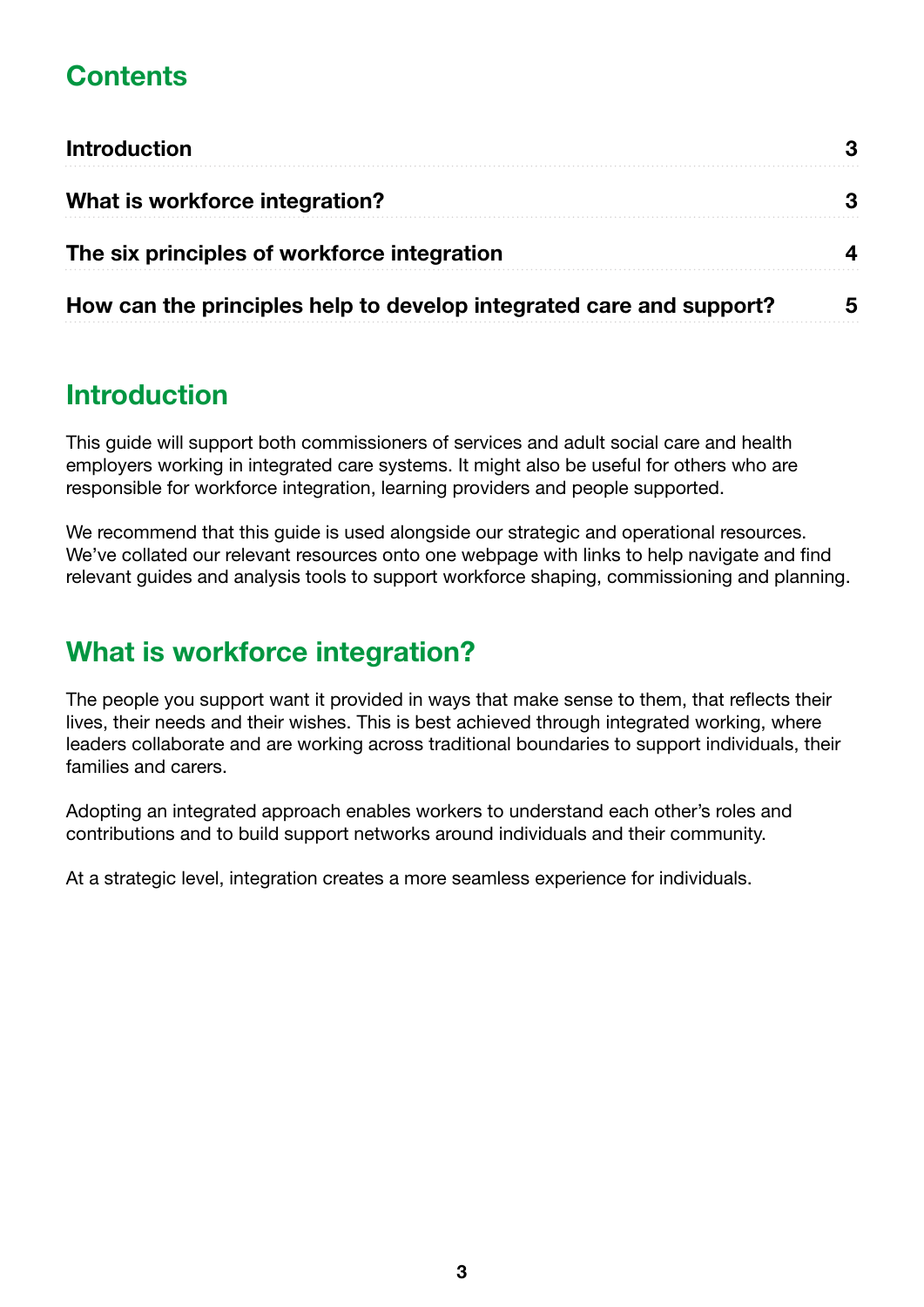#### The six principles of workforce integration

- 1. [Successful workforce integration focuses on better outcomes](#page-5-0) [for people supported.](#page-5-0)
- 2. [Workforce integration involves the whole system.](#page-6-0)
- 3. [Recognise and overcome resistance to change and build](#page-8-0) [trusting, authentic relationships.](#page-8-0)
- 4. [Workforce integration needs visionary leaders who are](#page-9-0) [committed to developing a confident, engaged, motivated](#page-9-0) [knowledgeable and properly skilled workforce.](#page-9-0)
- 5. [Process matters it gives messages, creates opportunities,](#page-11-0) [and demonstrates the way in which the workforce is valued.](#page-11-0)
- 6. [Successful workforce integration creates new relationships,](#page-12-0) [networks and ways of working. Integrated workforce](#page-12-0) [commissioning strategies pay attention to each of these,](#page-12-0) [creating the circumstances in which everyone can thrive.](#page-12-0)

These principles of integration have been developed to support leaders, managers, practitioners and organisations to encourage thinking about what is meant by integration, and in particular how workforce development can contribute to its implementation and sustainability.

They are the result of an exploration of existing evidence, an ongoing dialogue between partners and listening to people and organisations.

The principles underpin the system leadership required for working together in any context. For example:

- between adult social care and health or housing or children's services
- between organisations, departments or practitioners and families or carers
- between any of these and people supported.

The principles can equally be used when thinking about large scale organisational change or looking at individual or team practices.





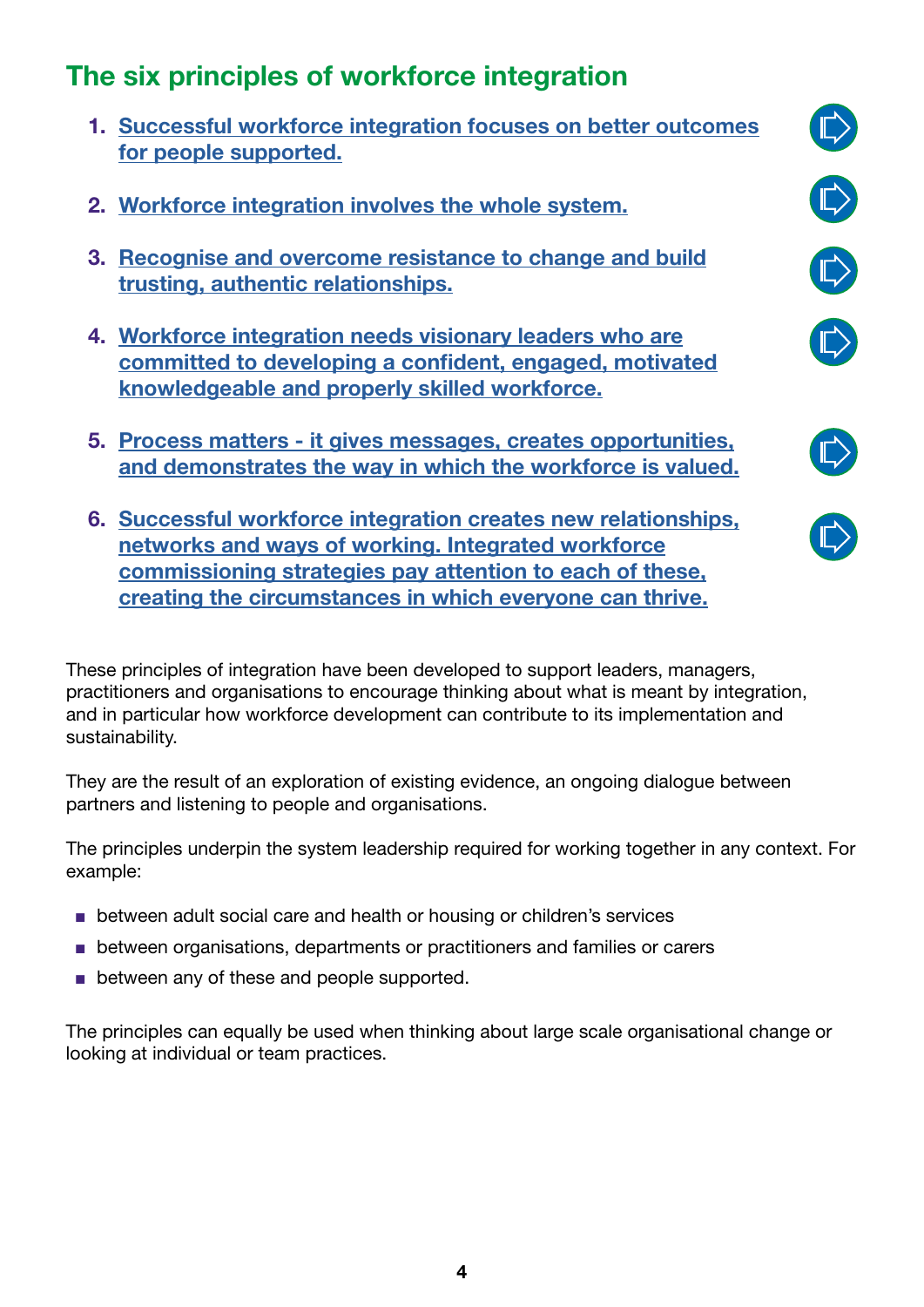### How can the principles help to develop integrated care and support?

There is no single correct way to implement the principles. Local needs, resources and priorities must drive the most effective integrated care system that best supports local people and the population.

These principles address some specific workforce related questions:

- How can workers who are being asked to work in a team with people from different professional backgrounds be supported to deliver real change?
- What is the role of workforce development in developing strategies to steer the path to workforce integration?
- How can workforce development opportunities be shaped to ensure that the goal of integrated care and support with people at its heart is paramount?
- What is the role of workforce development in ensuring that resources are identified, developed and used to their maximum benefit in achieving value for money alongside excellence in care and support?
- How can leaders at all levels ensure that workers are involved, engaged and listened to and create opportunities for learning and sharing across boundaries, as well as within teams?
- How can individual workers best be supported to equip themselves to grow as practitioners, so that they become confident, knowledgeable and capable of contributing to and delivering high quality integrated services and co-produced care?

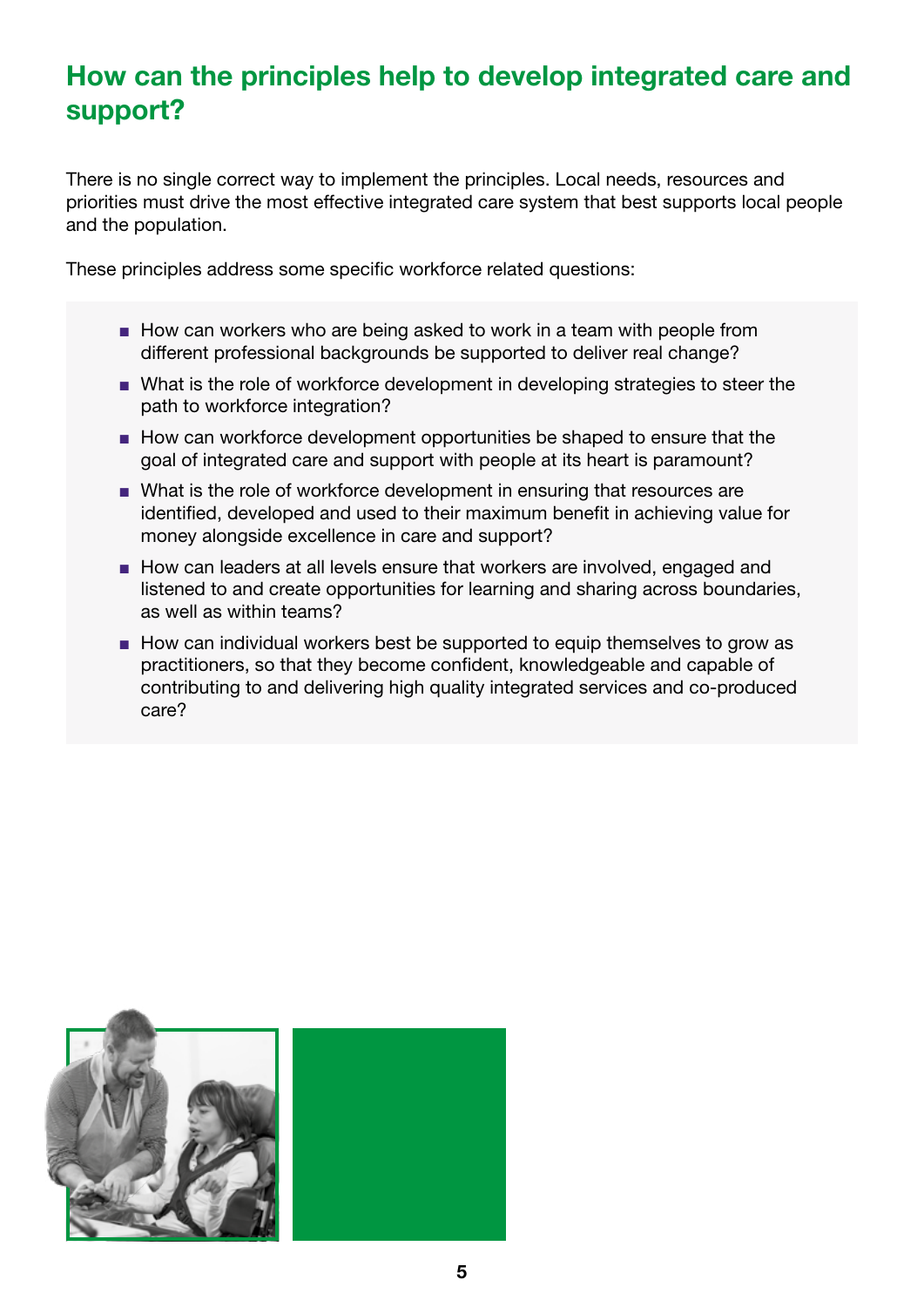## <span id="page-5-0"></span>The principles

#### Successful workforce integration focuses on better outcomes for people supported

Developing a common goal around better outcomes for people supported creates a single vision to underpin transformation.

Strengths, assets and community based approaches are more easily achieved with the person at the centre and practitioners working together across that person's community.

1

It is easy to lose direction or get pulled by competing priorities but continually refocusing on the purpose of the care and support being provided brings everyone back together. Integrating the workforce, including the range of different practitioner skills, around the personalised needs and wishes of each individual being supported will result in better use of resources and outcomes for people supported.

The views and experiences of the people you support and of family, friends or carers are an integral part of developing new ways of working. These are not only important at the individual level; they should be incorporated into planning at the strategic level.

Creating person-centred provision is not just about workforce reconfiguration. It is about how a multi-disciplinary team operates with and around the individual, working together to achieve the best outcomes.

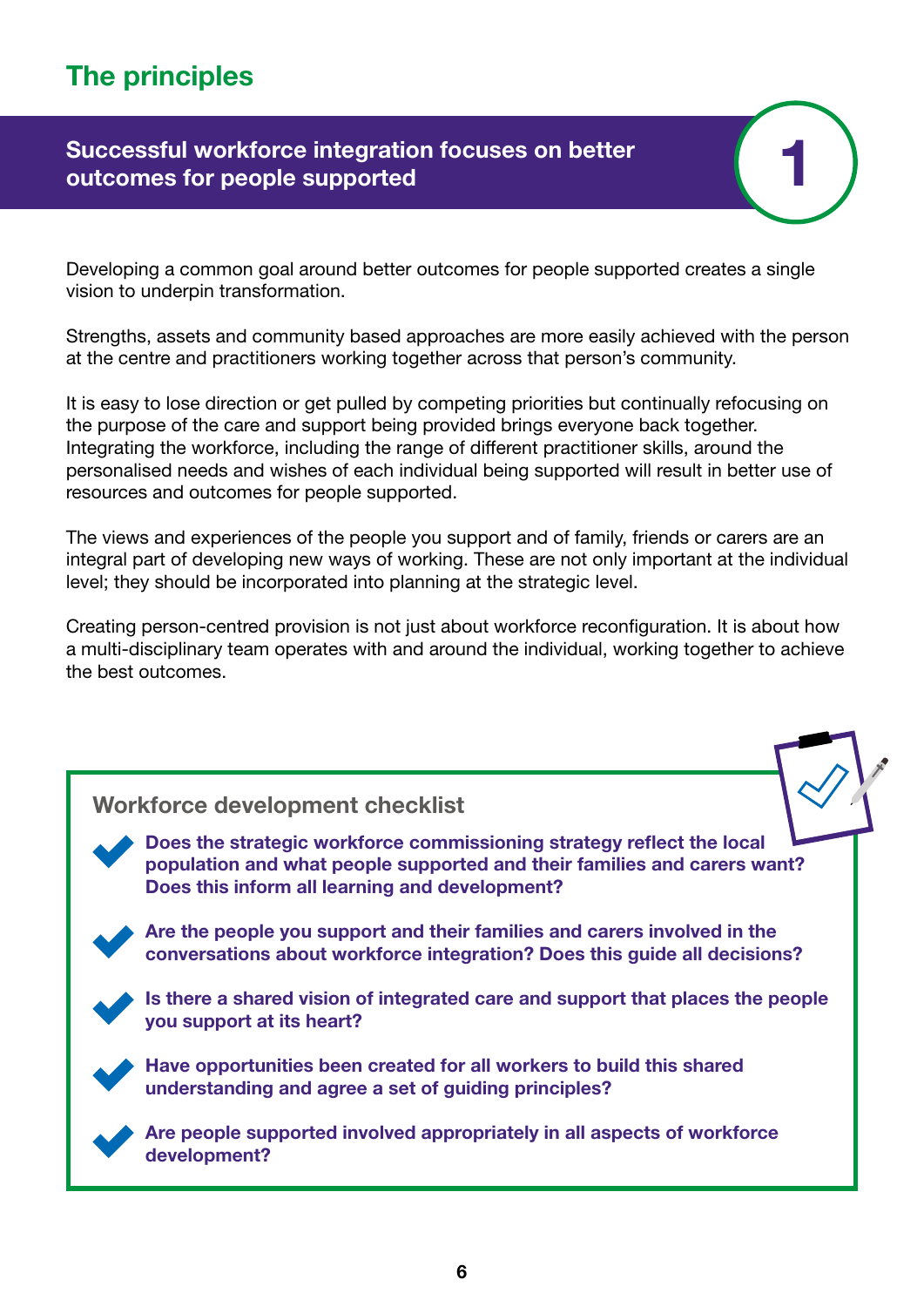2

<span id="page-6-0"></span>Systems need to be innovative in how they recruit, train and use their workforce, so their staff have the ability to provide joined up care that's seamless for people who need it. Workforce planning as a system will be central to this. Care Quality Commission (CQC) (2018)

Successful whole systems are underpinned by mutual understanding and respect for every participant and organisation. The system is non-hierarchical, each person in the system carries some responsibilities and all are mutually dependent upon each other for success.

Successful implementation of integration is underscored by cultural change that is evident in each part of the system.

Collaborating and or integrating resources, systems and processes helps to provide seamless care and support that includes individuals, their families, friends and carers at every level. This control creates a clear message that each partner is committed to the transformation. Bringing together frontline workers without robust collaboration on all of the systems that support and enable those workers is not sustainable. It will create conflict and practical difficulties and the workers may feel unsupported.

Multi-disciplinary teams are an effective way of bringing practitioners from different settings together, so that they can work collaboratively with people supported.

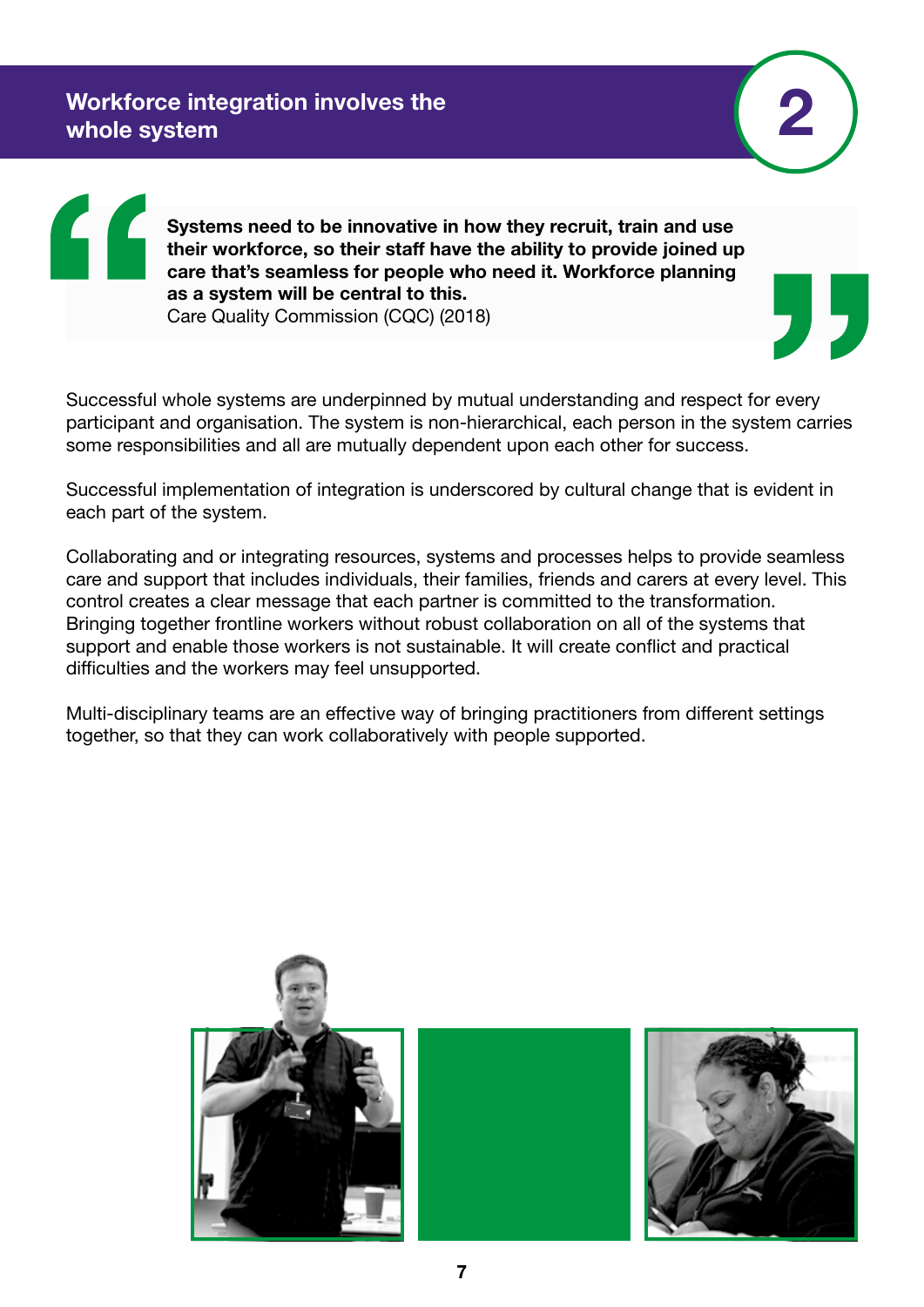Workforce development checklist Is there a clear picture that identifies all of the stakeholders, both internal and external for example, local communities? Has everyone who is affected by the changes been identified? Have all the impacts of the transformation been fully considered, including potential unintended consequences? Are shared services aware of the integration proposals? Have opportunities been created and time allowed for new relationships and networks to evolve? Have opportunities been created for people from different parts of the system to learn together? Are the people you support, their families, friends and carers appropriately involved in delivering and participating in learning and development opportunities? Are the different organisations in the partnership working together at every level? Are all stakeholder groups engaged at every level in making decisions and managing change? Have ways been found to help different stakeholder groups understand the culture, issues and concerns of other stakeholders? Have you identified and addressed any areas of duplication to ensure best use of resources? Does workforce development contribute to identifying and sharing workers' skills?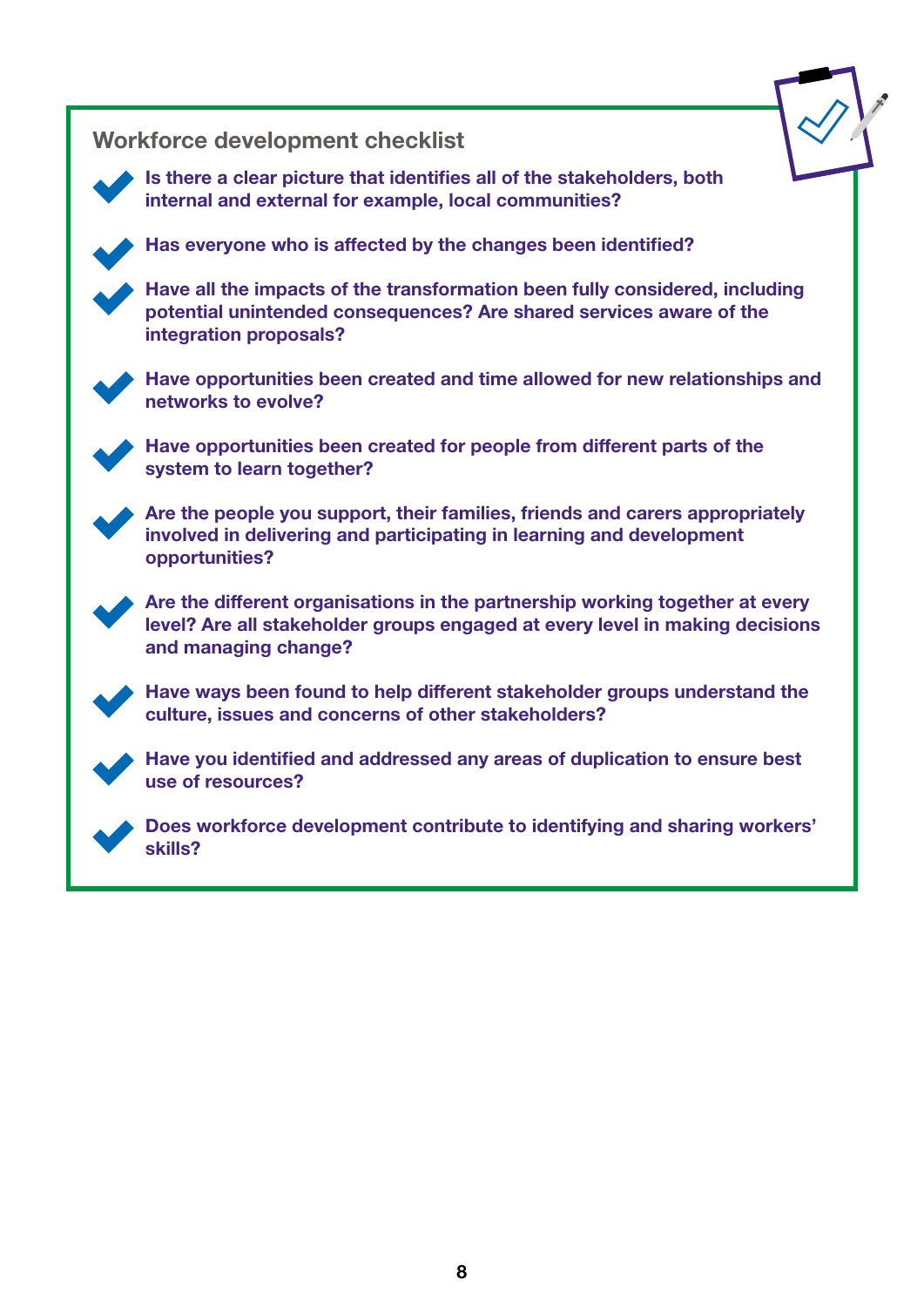<span id="page-8-0"></span>It is essential to acknowledge the ways in which integration will affect people's roles and professional identities. Change and transition can be debilitating if it is perceived to be threatening. Workers need to feel safe, valued and supported. Their anxieties should be freely aired and responded to.

3

Where job roles change, workers can feel de-skilled. Identifying and meeting learning needs should be part of any strategy employed.

Safe environments enable people to innovate, take risks, build new models and ways of working, and share learning to enhance practice.

Maintaining the right balance between the workers' sense of professional identity and a collaborative approach to working across boundaries requires sensitivity. It is important that roles, responsibilities and accountability are described, and that workers feel their perspectives and skills are recognised, understood and valued by their colleagues and across organisations. Professional supervision and the opportunities to manage continuing professional development are essential to maintaining professional identity.

#### Workforce development checklist

As new roles, relationships and ways of working develop have the learning and other needs of individual workers been considered? Is there a system in place to identify learning and development needs? Has the impact of change upon individuals been acknowledged and incorporated into plans?



Have resources including funding, been set aside to meet those needs?

Are there built-in opportunities for workers with different professional backgrounds to share experiences and concerns, and learn from each other?



Are there built-in opportunities for people from the different parts of the 'system' to come together and talk about the issues from their perspective, so that people can problem solve together?



Is there a 'no blame' culture in which individuals can safely express concerns, anxieties and mistakes in a constructive and learning environment?



Is there a way to share and celebrate success?

Does supervision provide personal, as well as practice support and guidance?

Are arrangements in place to enable professional, as well as team supervision?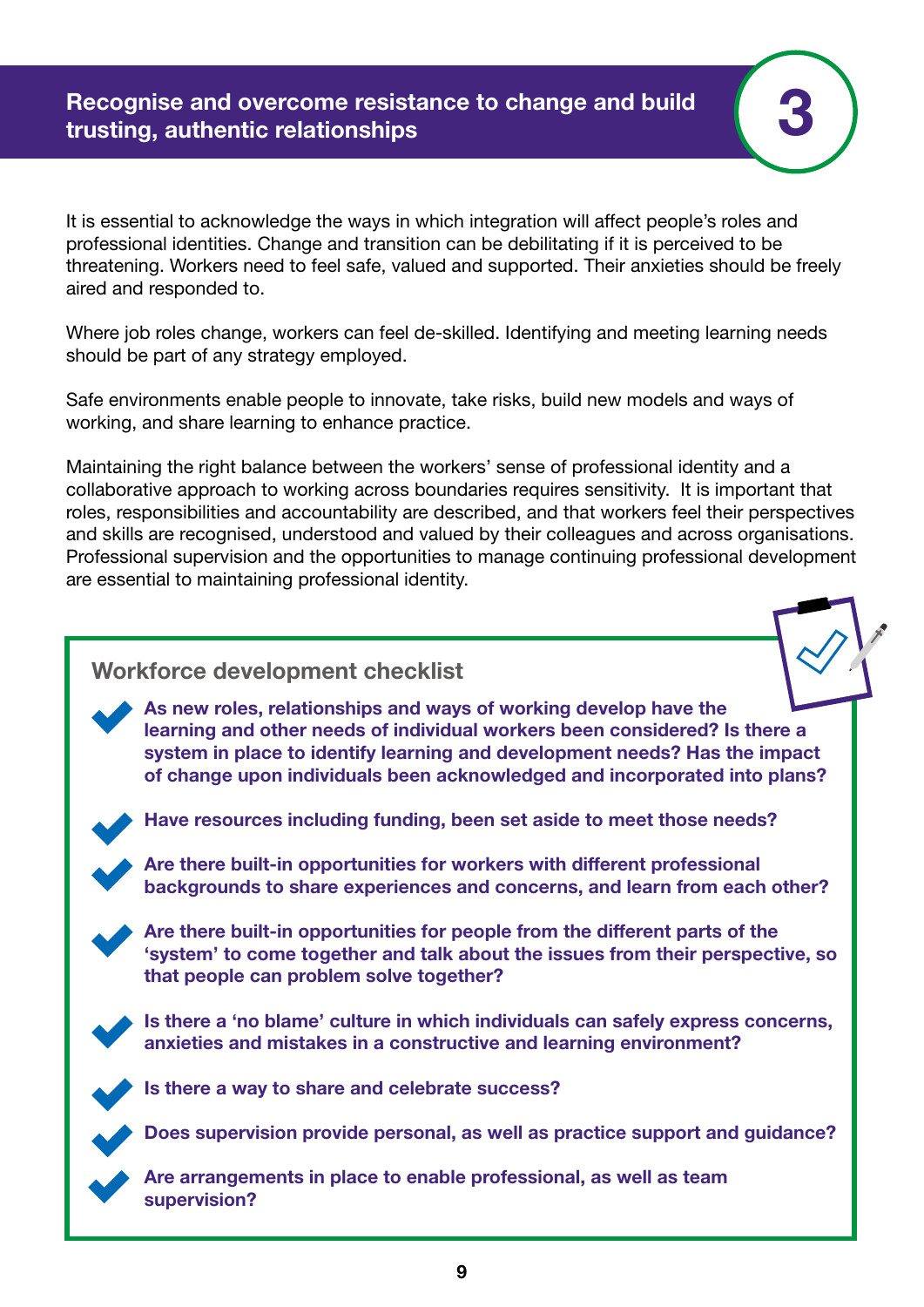<span id="page-9-0"></span>Workforce integration needs visionary leaders who are committed to developing a confident, engaged, motivated, knowledgeable and properly skilled workforce.

> CQC Beyond Barriers July 2018 A new type of leadership approach is required, where leaders are supported and encouraged to drive system priorities collectively, through system-based, shared and well-understood performance measures and accountabilities.

4

Effective and visionary leaders are pivotal to developing a culture and workforce that supports integration. Effective leaders are working to develop the whole system, not focussed solely on the outcomes of their own organisation.

Successful workforce integration requires a leadership style that's inclusive, promotes the values of integration and creates processes to support it. Effective leaders are pivotal to the development of a culture that supports integration, and opportunities provided to work and learn in collaboration with colleagues from partner organisations. Creating a learning environment that draws on the experiences of workers will maximise innovation and appropriate risk-taking and support the development of new models and ways of working.

'Champions' play an important role in the implementation of any transformation. Having champions at every level supports implementation. Motivated and enthusiastic leaders should be identified, nurtured and encouraged to take on this role.

The most valuable resource in any organisation is the workforce. Attending to workforce issues, identifying learning needs, addressing issues of professional identity and recognising infrastructure issues such as employment arrangements, gives a clear message about the value placed upon workers.

Workforce planning as a system will be central to this and should be a whole system approach. Organisations need to work collaboratively to develop a health and care workforce that will meet the needs of people now and in the future.

Successful implementation of integration depends upon workforce issues being addressed from the beginning; they need to influence discussion and decision-making, as well as being included in the process of resource allocation. Workforce practitioners have a valuable contribution to make at all stages.

Acknowledging and valuing the expertise that workers bring to their changing workplace environment will help them feel valued and listened to.

People learn in different ways and at different paces and are affected by change to varying degrees. The design and implementation of integrated strategies needs to reflect this, so that things are paced appropriately, with individual workers' needs identified and met in a range of ways.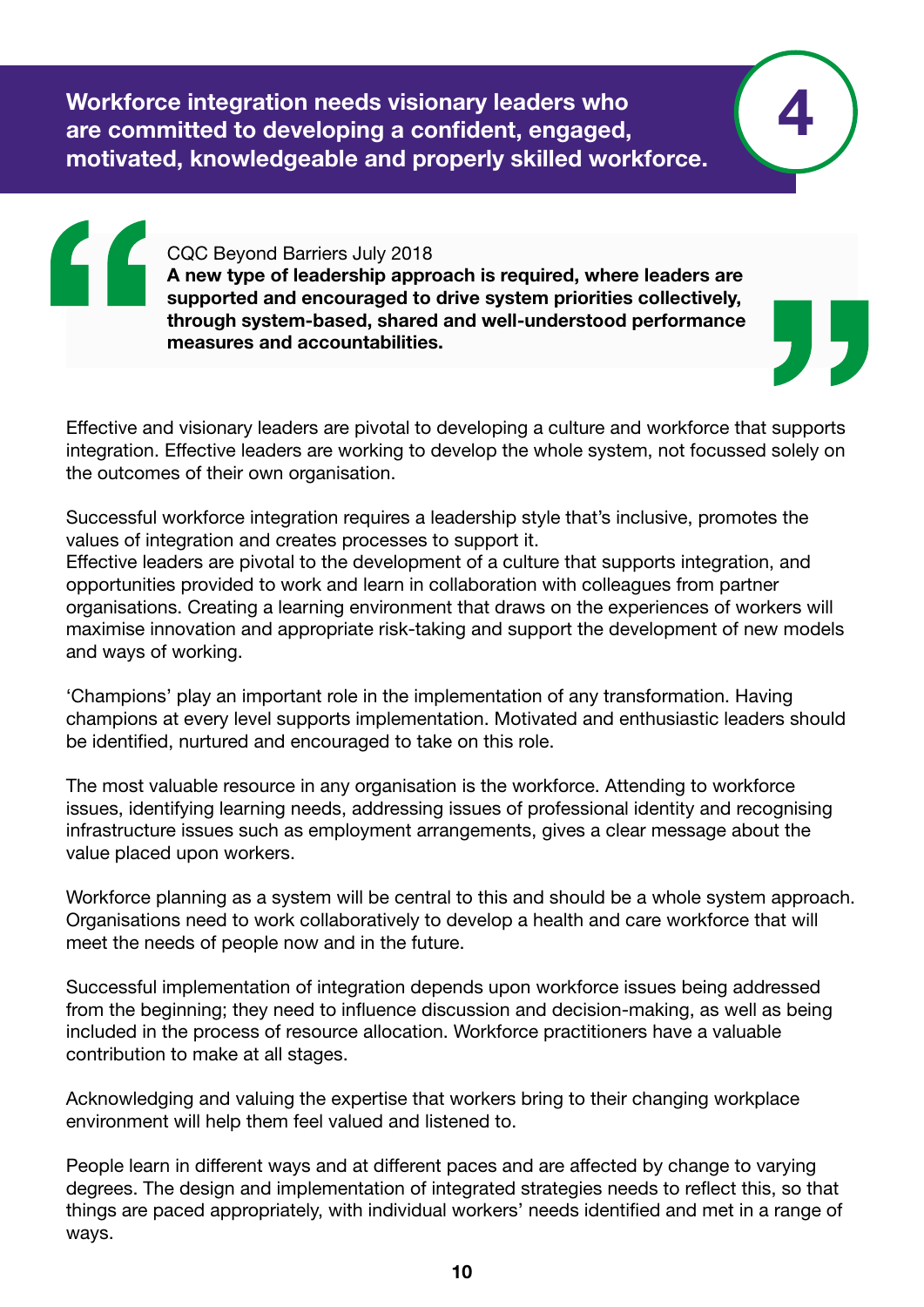Organisations should be proactive in developing and supporting integrated workforce development strategies that reflect the ongoing learning, development and support needs of workers.

Resources to support the workforce should be offered in a variety of ways (for example in-house training, apprenticeships, active learning groups, practice exchange forums).

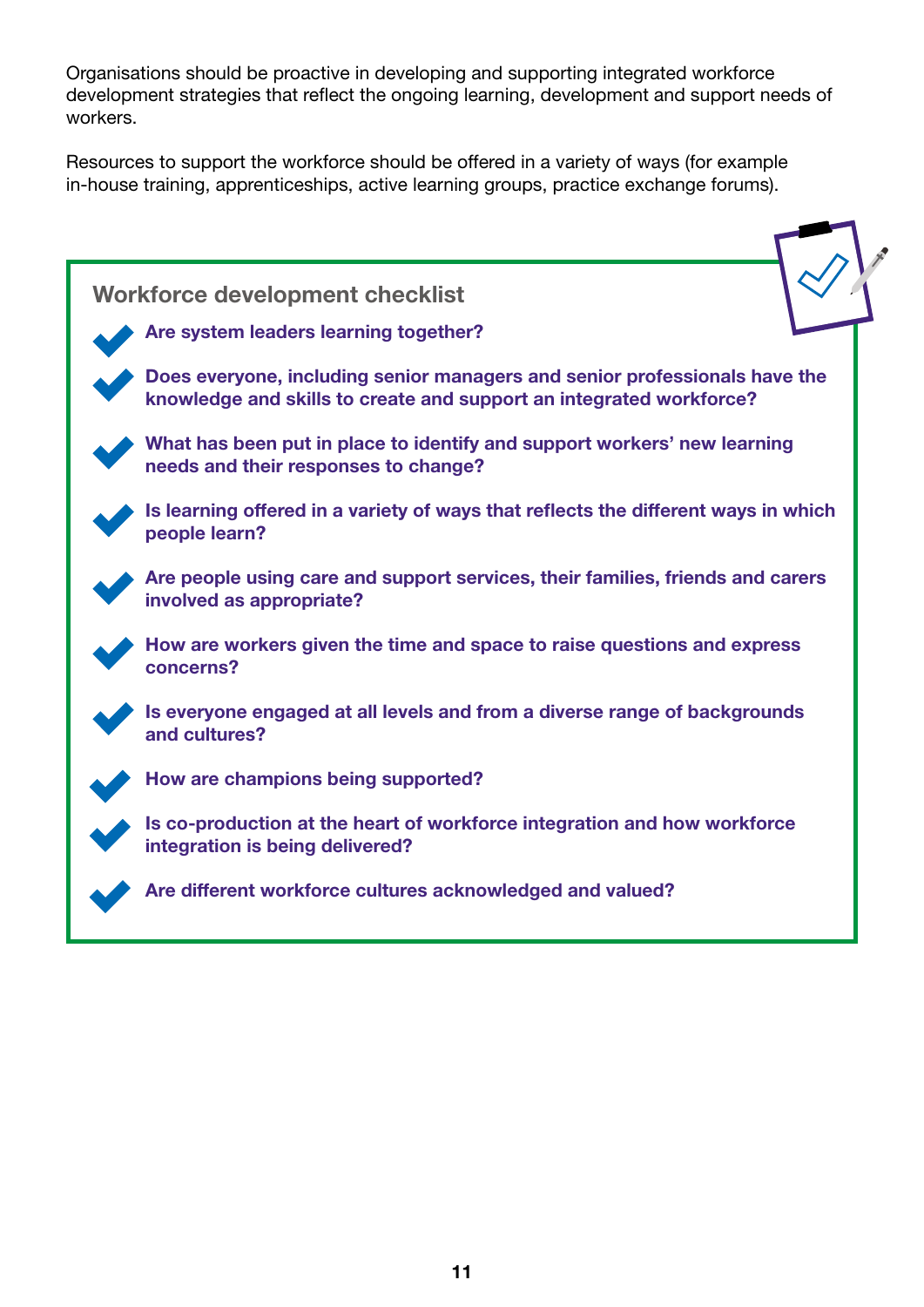<span id="page-11-0"></span>Process matters - it gives messages, creates opportunities, and demonstrates the way in which the workforce is valued.

Give attention to how integration is introduced implemented and supported. Getting this right helps to ensure that ownership, commitment and trust in the new culture will grow, and the likelihood of sustained success will be increased.

5

Good communication, keeping everyone informed and appropriately involved in decision making is the foundation of an effective strategy.

Use plain English; avoid creating barriers with unnecessary jargon.

Begin by looking for the strengths, resources and experiences that are already there; building on these demonstrates that individuals' contributions are valued. Create opportunities for people to learn from each other.

Nurture strong, respectful and supportive relationships across the whole community, including organisations from the private, voluntary and independent (PVI) sector, and individuals who wish to be involved.

The ways in which senior leaders behave and act should mirror the co-operative, open and motivated approaches that will be expected of frontline workers.

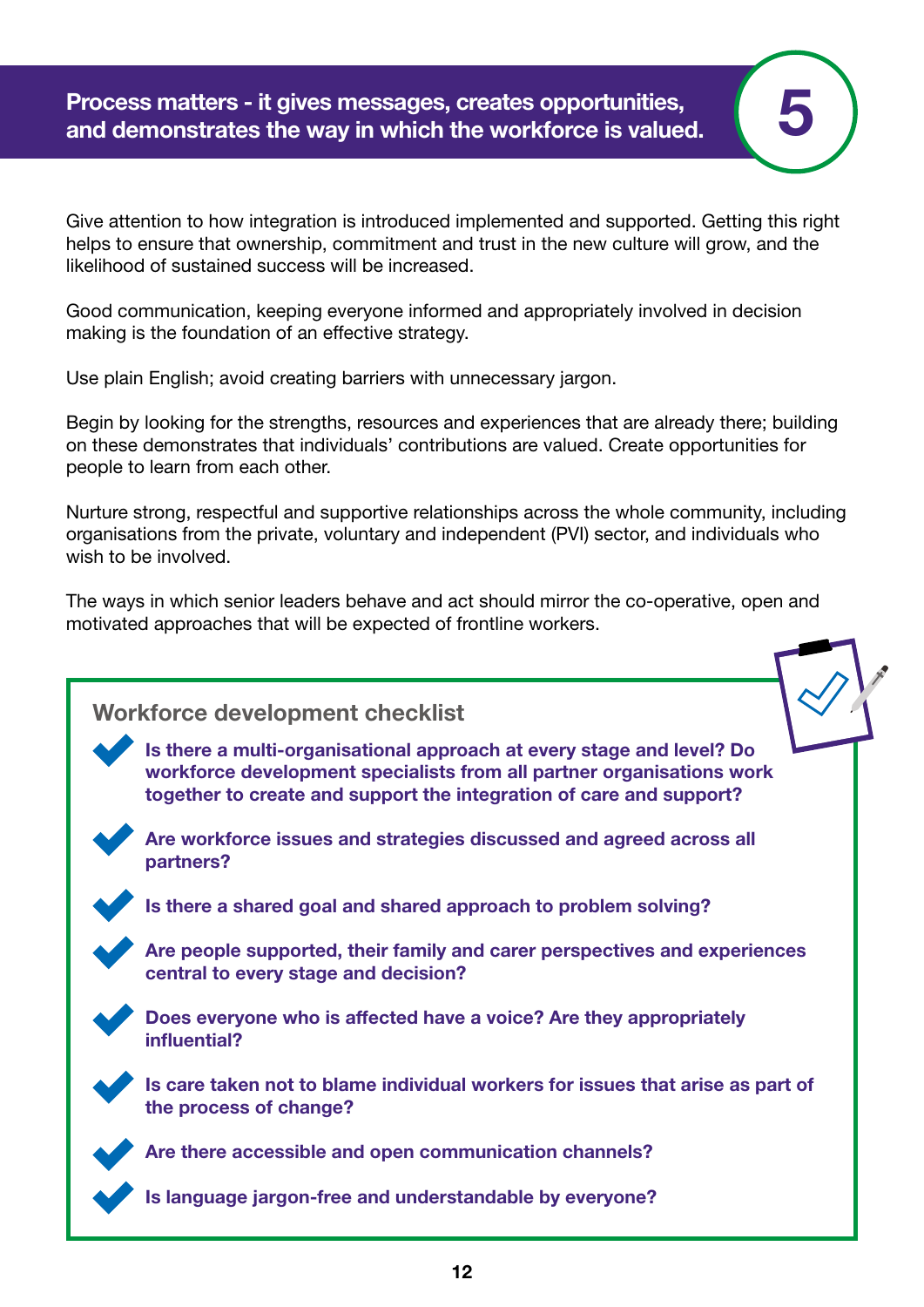<span id="page-12-0"></span>Successful workforce integration creates new relationships, networks and ways of working. Integrated workforce commissioning strategies pay attention to each of these, creating the circumstances in which everyone can thrive.

Give attention to how integration is introduced implemented and supported. Getting this right helps to ensure that ownership, commitment and trust in the new culture will grow, and the likelihood of sustained success will be increased.

6

Good communication, keeping everyone informed and appropriately involved in decision making is the foundation of an effective strategy.

Use plain English; avoid creating barriers with unnecessary jargon.

Begin by looking for the strengths, resources and experiences that are already there; building on these demonstrates that individuals' contributions are valued. Create opportunities for people to learn from each other.

Nurture strong, respectful and supportive relationships across the whole community, including organisations from the private, voluntary and independent (PVI) sector, and individuals who wish to be involved.

The ways in which senior leaders behave and act should mirror the co-operative, open and motivated approaches that will be expected of frontline workers.